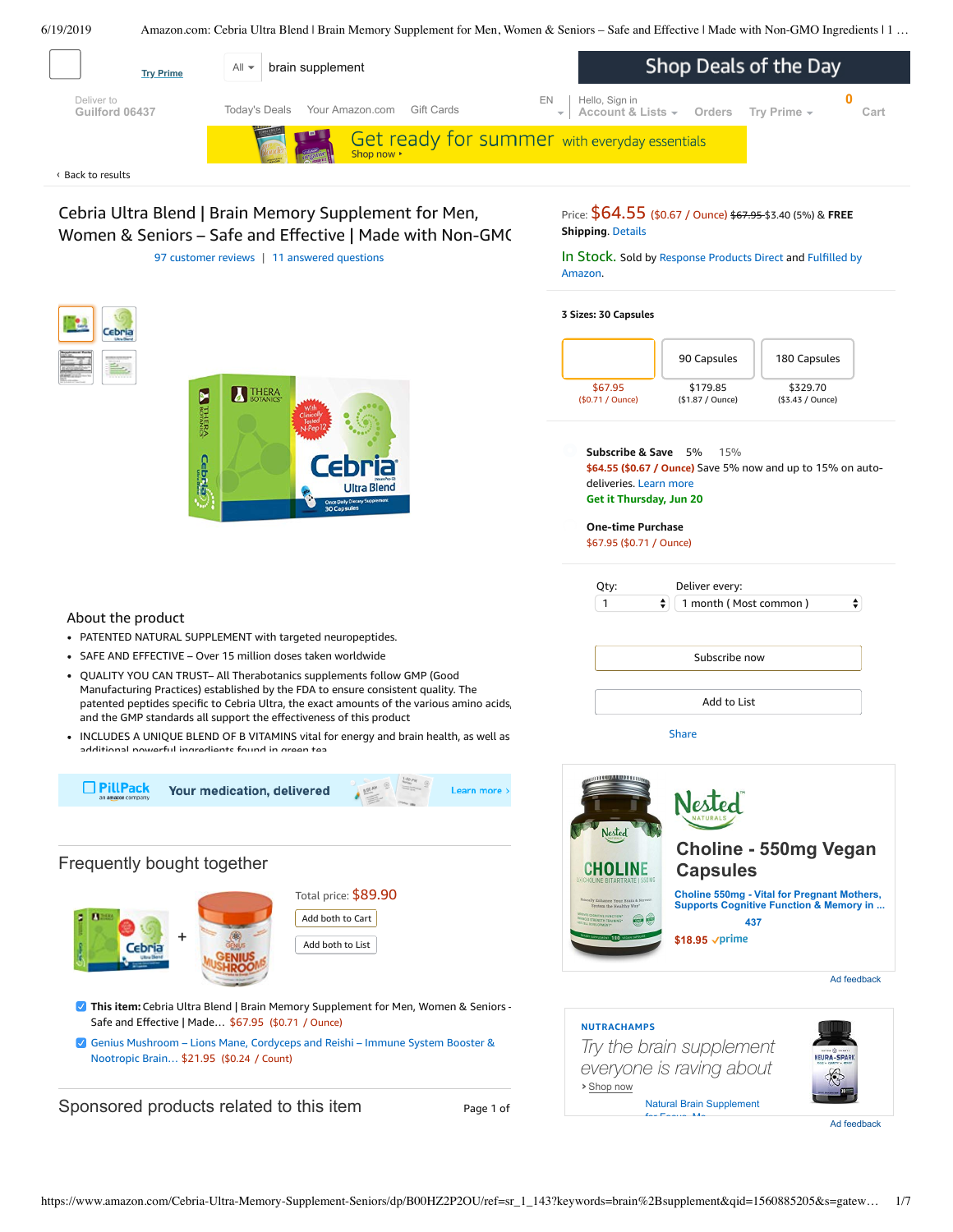

[49](https://www.amazon.com/product-reviews/B07PBZRDJN/ref=pd_sim_121_cr_2/143-6729050-3493109?ie=UTF8&pd_rd_i=B07PBZRDJN&pd_rd_r=edc36e30-92be-11e9-906f-b3c397131e39&pd_rd_w=pnOpE&pd_rd_wg=Ajadk&pf_rd_p=90485860-83e9-4fd9-b838-b28a9b7fda30&pf_rd_r=KTPH5MY0MDRZQPMXNP18&refRID=KTPH5MY0MDRZQPMXNP18)

[\\$31.96](https://www.amazon.com/Fast-Acting-Brain-Supplement-Performance-Concentration/dp/B07PBZRDJN/ref=pd_sim_121_2/143-6729050-3493109?_encoding=UTF8&pd_rd_i=B07PBZRDJN&pd_rd_r=edc36e30-92be-11e9-906f-b3c397131e39&pd_rd_w=pnOpE&pd_rd_wg=Ajadk&pf_rd_p=90485860-83e9-4fd9-b838-b28a9b7fda30&pf_rd_r=KTPH5MY0MDRZQPMXNP18&psc=1&refRID=KTPH5MY0MDRZQPMXNP18)

## Customers who bought this item also bought **Page 1 of 5** of 5

**Brain Forma** revage BRA å neuriva 30  $(6)$ ct Omega XL 60 [Capsules](https://www.amazon.com/OmegaXL%C2%AE-Count-Supplement-INFLAMMATION-Aftertaste/dp/B009P6632O/ref=pd_sim_121_1/143-6729050-3493109?_encoding=UTF8&pd_rd_i=B009P6632O&pd_rd_r=edc36e30-92be-11e9-906f-b3c397131e39&pd_rd_w=pnOpE&pd_rd_wg=Ajadk&pf_rd_p=90485860-83e9-4fd9-b838-b28a9b7fda30&pf_rd_r=KTPH5MY0MDRZQPMXNP18&psc=1&refRID=KTPH5MY0MDRZQPMXNP18) - Fast-Acting Brain Premium Brain Function Omax3 Omega 3 Ultra [Prevagen](https://www.amazon.com/Prevagen-Extra-Strength-20-Caps/dp/B07HD3KV22/ref=pd_sim_121_5/143-6729050-3493109?_encoding=UTF8&pd_rd_i=B07HD3KV22&pd_rd_r=edc36e30-92be-11e9-906f-b3c397131e39&pd_rd_w=pnOpE&pd_rd_wg=Ajadk&pf_rd_p=90485860-83e9-4fd9-b838-b28a9b7fda30&pf_rd_r=KTPH5MY0MDRZQPMXNP18&psc=1&refRID=KTPH5MY0MDRZQPMXNP18) Extra Strengt Green Lipped Mussel New [Supplement](https://www.amazon.com/Fast-Acting-Brain-Supplement-Performance-Concentration/dp/B07PBZRDJN/ref=pd_sim_121_2/143-6729050-3493109?_encoding=UTF8&pd_rd_i=B07PBZRDJN&pd_rd_r=edc36e30-92be-11e9-906f-b3c397131e39&pd_rd_w=pnOpE&pd_rd_wg=Ajadk&pf_rd_p=90485860-83e9-4fd9-b838-b28a9b7fda30&pf_rd_r=KTPH5MY0MDRZQPMXNP18&psc=1&refRID=KTPH5MY0MDRZQPMXNP18) - NEURIVA [Supplement](https://www.amazon.com/Premium-Brain-Function-Supplement-L-Glutamine/dp/B01GV4IC4Y/ref=pd_sim_121_3/143-6729050-3493109?_encoding=UTF8&pd_rd_i=B01GV4IC4Y&pd_rd_r=edc36e30-92be-11e9-906f-b3c397131e39&pd_rd_w=pnOpE&pd_rd_wg=Ajadk&pf_rd_p=90485860-83e9-4fd9-b838-b28a9b7fda30&pf_rd_r=KTPH5MY0MDRZQPMXNP18&psc=1&refRID=KTPH5MY0MDRZQPMXNP18) – Memory, Pure Fish Oil [Supplements](https://www.amazon.com/Ultra-Pure-Supplement-Burpless-High-Concentrate-Strength/dp/B005T4S432/ref=pd_sim_121_4/143-6729050-3493109?_encoding=UTF8&pd_rd_i=B005T4S432&pd_rd_r=edc36e30-92be-11e9-906f-b3c397131e39&pd_rd_w=pnOpE&pd_rd_wg=Ajadk&pf_rd_p=90485860-83e9-4fd9-b838-b28a9b7fda30&pf_rd_r=KTPH5MY0MDRZQPMXNP18&psc=1&refRID=KTPH5MY0MDRZQPMXNP18) 20 mg 60 Caps Zealand, Omega 3 Natural Focus, Clarity – Nootropic Plus (30Count in a Bottle), - 60 Softgels [13](https://www.amazon.com/product-reviews/B07HD3KV22/ref=pd_sim_121_cr_5/143-6729050-3493109?ie=UTF8&pd_rd_i=B07HD3KV22&pd_rd_r=edc36e30-92be-11e9-906f-b3c397131e39&pd_rd_w=pnOpE&pd_rd_wg=Ajadk&pf_rd_p=90485860-83e9-4fd9-b838-b28a9b7fda30&pf_rd_r=KTPH5MY0MDRZQPMXNP18&refRID=KTPH5MY0MDRZQPMXNP18) Joint Pain Relief &… Plus B6, B12 & Folic… Booster with DMAE,… [197](https://www.amazon.com/product-reviews/B005T4S432/ref=pd_sim_121_cr_4/143-6729050-3493109?ie=UTF8&pd_rd_i=B005T4S432&pd_rd_r=edc36e30-92be-11e9-906f-b3c397131e39&pd_rd_w=pnOpE&pd_rd_wg=Ajadk&pf_rd_p=90485860-83e9-4fd9-b838-b28a9b7fda30&pf_rd_r=KTPH5MY0MDRZQPMXNP18&refRID=KTPH5MY0MDRZQPMXNP18) [\\$109.82](https://www.amazon.com/Prevagen-Extra-Strength-20-Caps/dp/B07HD3KV22/ref=pd_sim_121_5/143-6729050-3493109?_encoding=UTF8&pd_rd_i=B07HD3KV22&pd_rd_r=edc36e30-92be-11e9-906f-b3c397131e39&pd_rd_w=pnOpE&pd_rd_wg=Ajadk&pf_rd_p=90485860-83e9-4fd9-b838-b28a9b7fda30&pf_rd_r=KTPH5MY0MDRZQPMXNP18&psc=1&refRID=KTPH5MY0MDRZQPMXNP18)

[1,427](https://www.amazon.com/product-reviews/B01GV4IC4Y/ref=pd_sim_121_cr_3/143-6729050-3493109?ie=UTF8&pd_rd_i=B01GV4IC4Y&pd_rd_r=edc36e30-92be-11e9-906f-b3c397131e39&pd_rd_w=pnOpE&pd_rd_wg=Ajadk&pf_rd_p=90485860-83e9-4fd9-b838-b28a9b7fda30&pf_rd_r=KTPH5MY0MDRZQPMXNP18&refRID=KTPH5MY0MDRZQPMXNP18)

[\\$34.89](https://www.amazon.com/Ultra-Pure-Supplement-Burpless-High-Concentrate-Strength/dp/B005T4S432/ref=pd_sim_121_4/143-6729050-3493109?_encoding=UTF8&pd_rd_i=B005T4S432&pd_rd_r=edc36e30-92be-11e9-906f-b3c397131e39&pd_rd_w=pnOpE&pd_rd_wg=Ajadk&pf_rd_p=90485860-83e9-4fd9-b838-b28a9b7fda30&pf_rd_r=KTPH5MY0MDRZQPMXNP18&psc=1&refRID=KTPH5MY0MDRZQPMXNP18)

## Special offers and product promotions

[457](https://www.amazon.com/product-reviews/B009P6632O/ref=pd_sim_121_cr_1/143-6729050-3493109?ie=UTF8&pd_rd_i=B009P6632O&pd_rd_r=edc36e30-92be-11e9-906f-b3c397131e39&pd_rd_w=pnOpE&pd_rd_wg=Ajadk&pf_rd_p=90485860-83e9-4fd9-b838-b28a9b7fda30&pf_rd_r=KTPH5MY0MDRZQPMXNP18&refRID=KTPH5MY0MDRZQPMXNP18)

Size: **30 Capsules**

**[Your cost could be \\$17.95 instead of \\$67.95](https://www.amazon.com/gp/cobrandcard/marketing.html?pr=con321&inc=50gcUnrec&ts=6zu5phjnuxohs8bh7vbt02w7d51cwuf&dasin=B00HZ2P2OU&plattr=math&place=detailpage&imp=7b5ed28a-4a4b-4e64-8ff5-3fa88479f6c1)**! Get a **\$50 Amazon.com Gift Card** instantly upon approval for the **Amazon Rewards Visa Card** Apply now

[\\$19.95](https://www.amazon.com/Premium-Brain-Function-Supplement-L-Glutamine/dp/B01GV4IC4Y/ref=pd_sim_121_3/143-6729050-3493109?_encoding=UTF8&pd_rd_i=B01GV4IC4Y&pd_rd_r=edc36e30-92be-11e9-906f-b3c397131e39&pd_rd_w=pnOpE&pd_rd_wg=Ajadk&pf_rd_p=90485860-83e9-4fd9-b838-b28a9b7fda30&pf_rd_r=KTPH5MY0MDRZQPMXNP18&psc=1&refRID=KTPH5MY0MDRZQPMXNP18)

## **Have a question?**

[\\$49.88](https://www.amazon.com/OmegaXL%C2%AE-Count-Supplement-INFLAMMATION-Aftertaste/dp/B009P6632O/ref=pd_sim_121_1/143-6729050-3493109?_encoding=UTF8&pd_rd_i=B009P6632O&pd_rd_r=edc36e30-92be-11e9-906f-b3c397131e39&pd_rd_w=pnOpE&pd_rd_wg=Ajadk&pf_rd_p=90485860-83e9-4fd9-b838-b28a9b7fda30&pf_rd_r=KTPH5MY0MDRZQPMXNP18&psc=1&refRID=KTPH5MY0MDRZQPMXNP18)

Find answers in product info, Q&As, reviews

## Product description

### Size:**30 Capsules**

As we age, Neuropeptide production decreases, and the connections between the brain cells (neurons) begin to disappear. Fewer connections result in MEMORY LOSS, plus LACK of RETENTION and RECALL. With over 25-years of brain research, CEBRIA was developed by a European pharmaceutical company - the world's leading authority on NEUROPEPTIDES

Contains a unique blend of natural B vitamins (B6, Folic Acid/B2 and B12) that are important for brain health and function. Plus, L-Theanine, a natural component of green tea

**CEBRIA IS SAFE AND EFFECTIVE:** Cebria simply supplements what your body isn't making enough of anymore – the neuropeptides that support healthy connections and communication in the brain.

Take one capsule every morning with water. Additional ingredients in the Ultra Blend formula (green tea extract and a patented Vitamin B blend).

**30-Day Money Back Guarantee**

## Product details

Size: **30 Capsules**

**Product Dimensions:** 3.5 x 0.5 x 5 inches **Shipping Weight:** 1.6 ounces [\(View shipping rates and policies\)](https://www.amazon.com/gp/help/seller/shipping.html/ref=dp_pd_shipping?ie=UTF8&asin=B00HZ2P2OU&seller=ATVPDKIKX0DER) **ASIN:** B00HZ2P2OU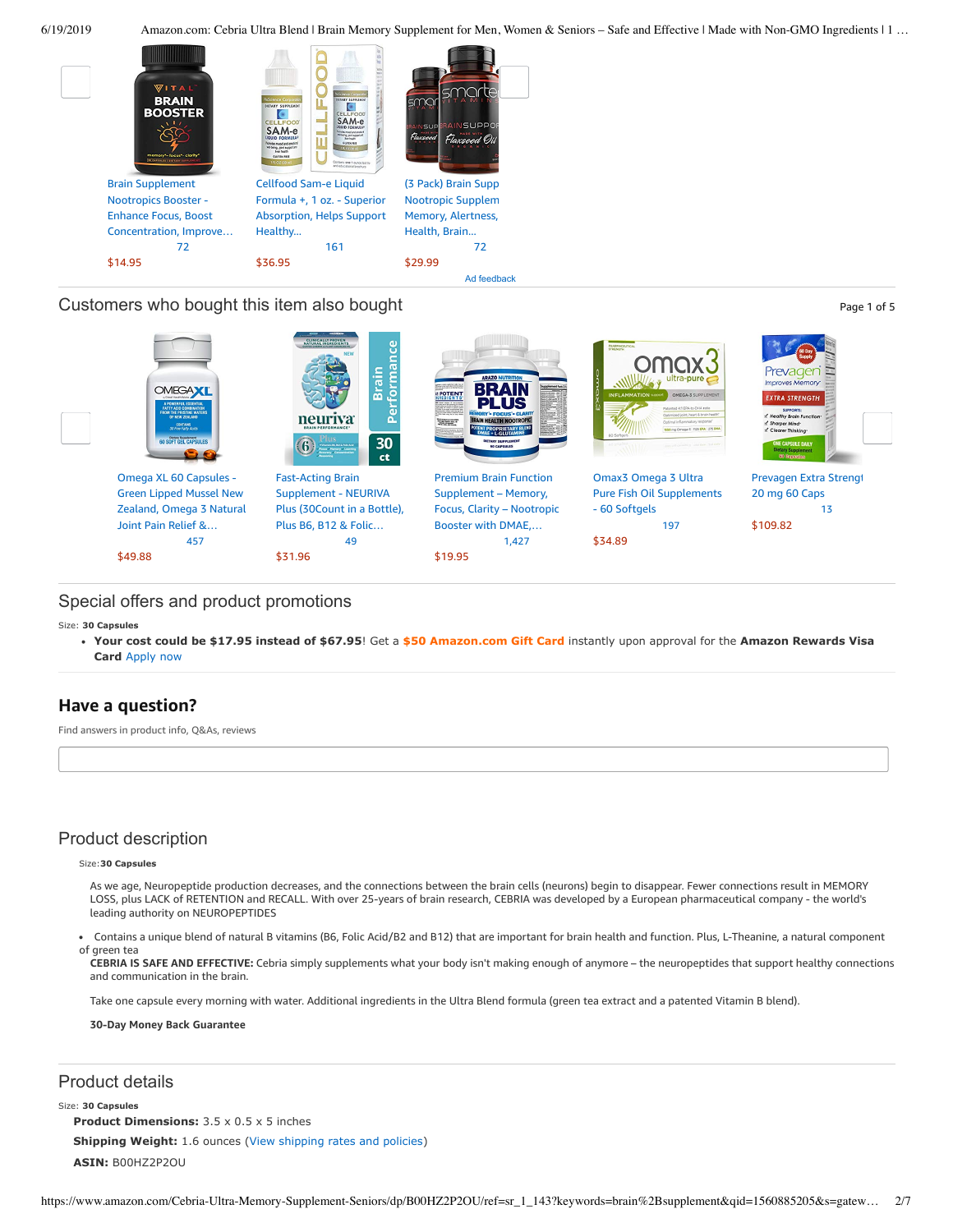**UPC:** 054074278520

**Average Customer Review:** [97 customer reviews](https://www.amazon.com/product-reviews/B00HZ2P2OU/ref=acr_dpproductdetail_text?ie=UTF8&showViewpoints=1)

**Amazon Best Sellers Rank:** #66,809 in Health & Household ([See Top 100 in Health & Household\)](https://www.amazon.com/gp/bestsellers/hpc/ref=pd_zg_ts_hpc) #1772 in [Blended Vitamin & Mineral Supplements](https://www.amazon.com/gp/bestsellers/hpc/3773931/ref=pd_zg_hrsr_hpc)

**Product Warranty:** For warranty information about this product, please [click here](https://www.amazon.com/gp/feature.html/ref=dp_warranty_request_3P?ie=UTF8&docId=1002406021)

Would you like to **tell us about a lower price**?

Related Video Shorts (0) [Upload](https://www.amazon.com/creatorhub/video/upload?productASIN=B00HZ2P2OU&referringURL=ZHAvQjAwSFoyUDJPVQ%3D%3D&ref=RVSW) your video



### **Be the first video**

Your name here

## Important information

### **Legal Disclaimer**

Statements regarding dietary supplements have not been evaluated by the FDA and are not intended to diagnose, treat, cure, or prevent any disease or health condition.

## Compare with similar items

|                        | <b>BUTHERA</b><br><b>BRITTE</b><br><b>Cebria</b><br>cbria<br><b>Ultra Blend</b><br>Once Daily Dieta<br>30 Capsules                                                                          | Prevagen<br><b>Improves Memory</b><br><b>REGULAR STRENGTH</b><br>SUPPORTS:<br>/ Healthy Brain Function<br>Sharper Mind-<br>Clearer Thinking<br><b>IE CAPSULE DAILY</b><br><b>Dietary Supplement</b><br>30 Capsules | <b>RANCHER</b><br>Dr. Formulated<br><b>BRAIN HEALTH</b><br>Memory & Focus<br>PROMOTES MEMORY,<br>SHARPER FOCUS &<br>CLEAR THINKING"<br><b>CLINICALLY STUDIED</b><br>WHOLE FOOD<br>COCE . DAIRY FREE - SOY<br>VECETATION TABLETS WHOLE FOOD SUPPLEMENT | NaturalCell*<br>Neuro∆c                                                                                                                                                                                                                                                 |  |
|------------------------|---------------------------------------------------------------------------------------------------------------------------------------------------------------------------------------------|--------------------------------------------------------------------------------------------------------------------------------------------------------------------------------------------------------------------|-------------------------------------------------------------------------------------------------------------------------------------------------------------------------------------------------------------------------------------------------------|-------------------------------------------------------------------------------------------------------------------------------------------------------------------------------------------------------------------------------------------------------------------------|--|
|                        | This item Cebria Ultra Blend  <br><b>Brain Memory Supplement for</b><br>Men, Women & Seniors - Safe<br>and Effective   Made with Non-<br>GMO Ingredients   1 Month<br>Supply<br>Add to Cart | Prevagen Regular Strength, 10<br>mg - 30 Count Bottle<br>Add to Cart                                                                                                                                               | Garden of Life Dr. Formulated<br><b>Organic Brain Health Memory</b><br>& Focus for Adults 40+ 60<br><b>Tablets</b><br>Add to Cart                                                                                                                     | <b>Nootropic Supplement for</b><br>Focus, Memory Support, Mental<br><b>Clarity, Brain Booster - Includes</b><br>CDP Choline, Ashwagandha,<br>Coffee Fruit Extract - Increase<br><b>BDNF Levels, Brain Health &amp;</b><br><b>Function w/ NeuroActiv6</b><br>Add to Cart |  |
| <b>Customer Rating</b> | (97)                                                                                                                                                                                        | (723)                                                                                                                                                                                                              | (36)                                                                                                                                                                                                                                                  | (108)                                                                                                                                                                                                                                                                   |  |
| Price                  | \$6795                                                                                                                                                                                      | \$3995                                                                                                                                                                                                             | $$24^{44}$                                                                                                                                                                                                                                            | \$4995                                                                                                                                                                                                                                                                  |  |
| <b>Shipping</b>        | FREE Shipping on orders over                                                                                                                                                                | FREE Shipping on orders over                                                                                                                                                                                       | FREE Shipping on orders over                                                                                                                                                                                                                          | FREE Shipping on orders over                                                                                                                                                                                                                                            |  |
|                        | \$25                                                                                                                                                                                        | \$25                                                                                                                                                                                                               | \$25                                                                                                                                                                                                                                                  | \$25                                                                                                                                                                                                                                                                    |  |
| Sold By                | <b>Response Products Direct</b>                                                                                                                                                             | <b>Italy Goods</b>                                                                                                                                                                                                 | Amazon.com                                                                                                                                                                                                                                            | <b>NaturalCell Supplements</b>                                                                                                                                                                                                                                          |  |
| <b>Item Dimensions</b> | $3.5 \times 0.5 \times 5$ in                                                                                                                                                                | $2 \times 3 \times 3$ in                                                                                                                                                                                           | 2.41 x 2.41 x 4.47 in                                                                                                                                                                                                                                 | 3.66 x 3.66 x 3.3 in                                                                                                                                                                                                                                                    |  |

### Sponsored products related to this item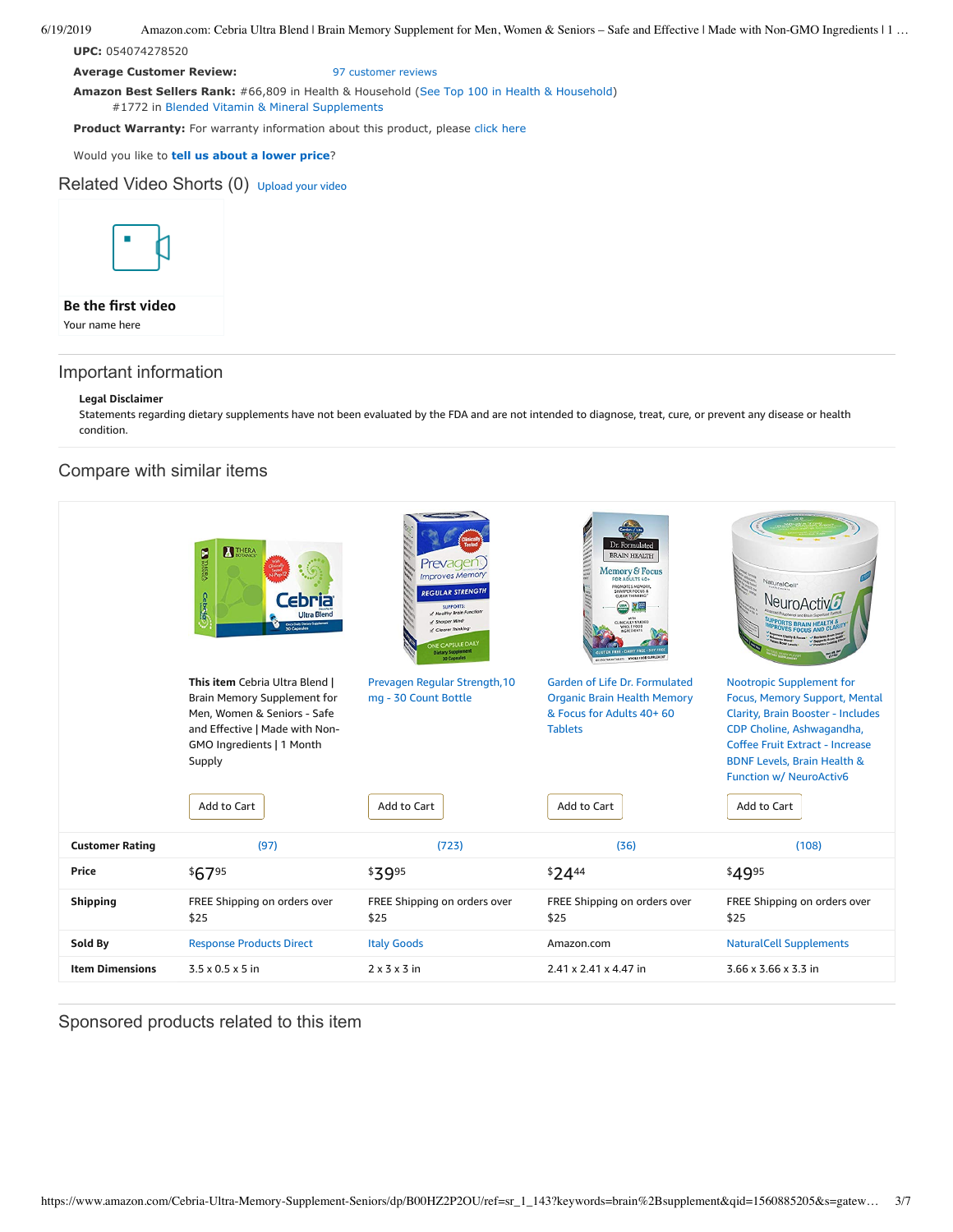



<span id="page-3-1"></span>Customer Questions & Answers

[See questions and answers](https://www.amazon.com/ask/questions/asin/B00HZ2P2OU/ref=cm_cd_dp_lla_ql_ll)

# <span id="page-3-0"></span>**[97 customer](https://www.amazon.com/Cebria-Ultra-Memory-Supplement-Seniors/product-reviews/B00HZ2P2OU/ref=cm_cr_dp_d_show_all_top?ie=UTF8&reviewerType=all_reviews) reviews**

# 5 [star](https://www.amazon.com/Cebria-Ultra-Memory-Supplement-Seniors/product-reviews/B00HZ2P2OU/ref=cm_cr_dp_d_hist_5?ie=UTF8&filterByStar=five_star&reviewerType=all_reviews#reviews-filter-bar) [37%](https://www.amazon.com/Cebria-Ultra-Memory-Supplement-Seniors/product-reviews/B00HZ2P2OU/ref=cm_cr_dp_d_hist_5?ie=UTF8&filterByStar=five_star&reviewerType=all_reviews#reviews-filter-bar) 4 [star](https://www.amazon.com/Cebria-Ultra-Memory-Supplement-Seniors/product-reviews/B00HZ2P2OU/ref=cm_cr_dp_d_hist_4?ie=UTF8&filterByStar=four_star&reviewerType=all_reviews#reviews-filter-bar) [15%](https://www.amazon.com/Cebria-Ultra-Memory-Supplement-Seniors/product-reviews/B00HZ2P2OU/ref=cm_cr_dp_d_hist_4?ie=UTF8&filterByStar=four_star&reviewerType=all_reviews#reviews-filter-bar)  $3 star$  $3 star$  [8%](https://www.amazon.com/Cebria-Ultra-Memory-Supplement-Seniors/product-reviews/B00HZ2P2OU/ref=cm_cr_dp_d_hist_3?ie=UTF8&filterByStar=three_star&reviewerType=all_reviews#reviews-filter-bar) 2 [star](https://www.amazon.com/Cebria-Ultra-Memory-Supplement-Seniors/product-reviews/B00HZ2P2OU/ref=cm_cr_dp_d_hist_2?ie=UTF8&filterByStar=two_star&reviewerType=all_reviews#reviews-filter-bar) [12%](https://www.amazon.com/Cebria-Ultra-Memory-Supplement-Seniors/product-reviews/B00HZ2P2OU/ref=cm_cr_dp_d_hist_2?ie=UTF8&filterByStar=two_star&reviewerType=all_reviews#reviews-filter-bar) 1 [star](https://www.amazon.com/Cebria-Ultra-Memory-Supplement-Seniors/product-reviews/B00HZ2P2OU/ref=cm_cr_dp_d_hist_1?ie=UTF8&filterByStar=one_star&reviewerType=all_reviews#reviews-filter-bar) [28%](https://www.amazon.com/Cebria-Ultra-Memory-Supplement-Seniors/product-reviews/B00HZ2P2OU/ref=cm_cr_dp_d_hist_1?ie=UTF8&filterByStar=one_star&reviewerType=all_reviews#reviews-filter-bar)

3.7 out of 5 [stars](javascript:void(0))

# **Read reviews that mention** term [memory](https://www.amazon.com/Cebria-Ultra-Memory-Supplement-Seniors/product-reviews/B00HZ2P2OU/ref=cm_cr_dp_d_lh_0?ie=UTF8&filterByKeyword=term+memory&pageNumber=1&reviewerType=all_reviews#reviews-filter-bar) [short](https://www.amazon.com/Cebria-Ultra-Memory-Supplement-Seniors/product-reviews/B00HZ2P2OU/ref=cm_cr_dp_d_lh_1?ie=UTF8&filterByKeyword=short+term&pageNumber=1&reviewerType=all_reviews#reviews-filter-bar) term taking cebria for 4 [months](https://www.amazon.com/Cebria-Ultra-Memory-Supplement-Seniors/product-reviews/B00HZ2P2OU/ref=cm_cr_dp_d_lh_2?ie=UTF8&filterByKeyword=taking+cebria+for+4+months&pageNumber=1&reviewerType=all_reviews#reviews-filter-bar) [brain](https://www.amazon.com/Cebria-Ultra-Memory-Supplement-Seniors/product-reviews/B00HZ2P2OU/ref=cm_cr_dp_d_lh_3?ie=UTF8&filterByKeyword=brain&pageNumber=1&reviewerType=all_reviews#reviews-filter-bar) [clearer](https://www.amazon.com/Cebria-Ultra-Memory-Supplement-Seniors/product-reviews/B00HZ2P2OU/ref=cm_cr_dp_d_lh_4?ie=UTF8&filterByKeyword=clearer&pageNumber=1&reviewerType=all_reviews#reviews-filter-bar) [business](https://www.amazon.com/Cebria-Ultra-Memory-Supplement-Seniors/product-reviews/B00HZ2P2OU/ref=cm_cr_dp_d_lh_5?ie=UTF8&filterByKeyword=business&pageNumber=1&reviewerType=all_reviews#reviews-filter-bar) [focus](https://www.amazon.com/Cebria-Ultra-Memory-Supplement-Seniors/product-reviews/B00HZ2P2OU/ref=cm_cr_dp_d_lh_6?ie=UTF8&filterByKeyword=focus&pageNumber=1&reviewerType=all_reviews#reviews-filter-bar) [noticed](https://www.amazon.com/Cebria-Ultra-Memory-Supplement-Seniors/product-reviews/B00HZ2P2OU/ref=cm_cr_dp_d_lh_7?ie=UTF8&filterByKeyword=noticed&pageNumber=1&reviewerType=all_reviews#reviews-filter-bar) [remember](https://www.amazon.com/Cebria-Ultra-Memory-Supplement-Seniors/product-reviews/B00HZ2P2OU/ref=cm_cr_dp_d_lh_8?ie=UTF8&filterByKeyword=remember&pageNumber=1&reviewerType=all_reviews#reviews-filter-bar) [called](https://www.amazon.com/Cebria-Ultra-Memory-Supplement-Seniors/product-reviews/B00HZ2P2OU/ref=cm_cr_dp_d_lh_9?ie=UTF8&filterByKeyword=called&pageNumber=1&reviewerType=all_reviews#reviews-filter-bar) [cancel](https://www.amazon.com/Cebria-Ultra-Memory-Supplement-Seniors/product-reviews/B00HZ2P2OU/ref=cm_cr_dp_d_lh_10?ie=UTF8&filterByKeyword=cancel&pageNumber=1&reviewerType=all_reviews#reviews-filter-bar) [contains](https://www.amazon.com/Cebria-Ultra-Memory-Supplement-Seniors/product-reviews/B00HZ2P2OU/ref=cm_cr_dp_d_lh_11?ie=UTF8&filterByKeyword=contains&pageNumber=1&reviewerType=all_reviews#reviews-filter-bar) [effects](https://www.amazon.com/Cebria-Ultra-Memory-Supplement-Seniors/product-reviews/B00HZ2P2OU/ref=cm_cr_dp_d_lh_12?ie=UTF8&filterByKeyword=effects&pageNumber=1&reviewerType=all_reviews#reviews-filter-bar) [ingredients](https://www.amazon.com/Cebria-Ultra-Memory-Supplement-Seniors/product-reviews/B00HZ2P2OU/ref=cm_cr_dp_d_lh_13?ie=UTF8&filterByKeyword=ingredients&pageNumber=1&reviewerType=all_reviews#reviews-filter-bar) [company](https://www.amazon.com/Cebria-Ultra-Memory-Supplement-Seniors/product-reviews/B00HZ2P2OU/ref=cm_cr_dp_d_lh_14?ie=UTF8&filterByKeyword=company&pageNumber=1&reviewerType=all_reviews#reviews-filter-bar) [continue](https://www.amazon.com/Cebria-Ultra-Memory-Supplement-Seniors/product-reviews/B00HZ2P2OU/ref=cm_cr_dp_d_lh_15?ie=UTF8&filterByKeyword=continue&pageNumber=1&reviewerType=all_reviews#reviews-filter-bar) [difference](https://www.amazon.com/Cebria-Ultra-Memory-Supplement-Seniors/product-reviews/B00HZ2P2OU/ref=cm_cr_dp_d_lh_16?ie=UTF8&filterByKeyword=difference&pageNumber=1&reviewerType=all_reviews#reviews-filter-bar) **Showing 1-8 of 97 reviews**

### **Review this product**

https://www.amazon.com/Cebria-Ultra-Memory-Supplement-Seniors/dp/B00HZ2P2OU/ref=sr\_1\_143?keywords=brain%2Bsupplement&qid=1560885205&s=gatew… 4/7

Top Reviews Top Reviews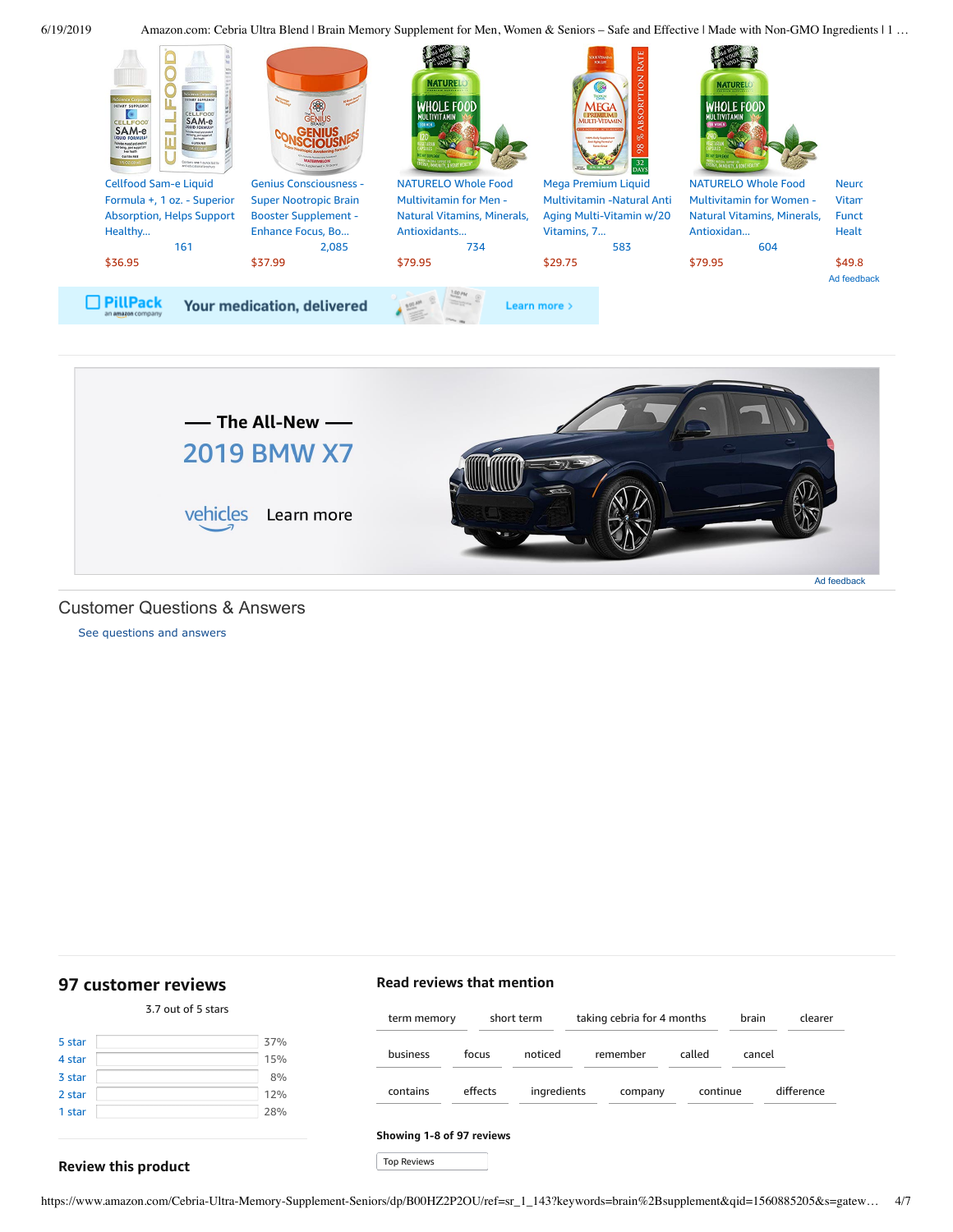| 6/19/2019 | Amazon.com: Cebria Ultra Blend   Brain Memory Supplement for Men. Women & Seniors – Safe and Effective   Made with Non-GMO Ingredients   1 |  |  |
|-----------|--------------------------------------------------------------------------------------------------------------------------------------------|--|--|
|           |                                                                                                                                            |  |  |

## Share your thoughts with other customers

| Write a customer review |             |  |  |  |
|-------------------------|-------------|--|--|--|
|                         |             |  |  |  |
|                         |             |  |  |  |
|                         |             |  |  |  |
|                         |             |  |  |  |
|                         |             |  |  |  |
|                         |             |  |  |  |
|                         |             |  |  |  |
| 1,531                   | Add to Cart |  |  |  |
|                         |             |  |  |  |

Ad feedback

|                                      |                                 | . 11 . Supplement for Men, Women & Seniors – Safe and Effective   Made with Non-GMO Ingredients   1                                                                                                                                                                                                                                                                                                                                                                                                                                                                                                                                                                                                                                                        |
|--------------------------------------|---------------------------------|------------------------------------------------------------------------------------------------------------------------------------------------------------------------------------------------------------------------------------------------------------------------------------------------------------------------------------------------------------------------------------------------------------------------------------------------------------------------------------------------------------------------------------------------------------------------------------------------------------------------------------------------------------------------------------------------------------------------------------------------------------|
| Lea Black                            |                                 |                                                                                                                                                                                                                                                                                                                                                                                                                                                                                                                                                                                                                                                                                                                                                            |
|                                      | <b>Expensive and no results</b> |                                                                                                                                                                                                                                                                                                                                                                                                                                                                                                                                                                                                                                                                                                                                                            |
| January 18, 2016                     |                                 |                                                                                                                                                                                                                                                                                                                                                                                                                                                                                                                                                                                                                                                                                                                                                            |
| Size: 30 Capsules                    | <b>Verified Purchase</b>        |                                                                                                                                                                                                                                                                                                                                                                                                                                                                                                                                                                                                                                                                                                                                                            |
| techniques.                          |                                 | I took this product for 1 month and had no resukts at all. BEWARE: This is a subscription and you will<br>continue receiving it until you.actually contact them and cancel it I really dislike these marketing                                                                                                                                                                                                                                                                                                                                                                                                                                                                                                                                             |
| 106 people found this helpful        |                                 |                                                                                                                                                                                                                                                                                                                                                                                                                                                                                                                                                                                                                                                                                                                                                            |
| Helpful                              | Comment                         | Report abuse                                                                                                                                                                                                                                                                                                                                                                                                                                                                                                                                                                                                                                                                                                                                               |
| older lady                           |                                 |                                                                                                                                                                                                                                                                                                                                                                                                                                                                                                                                                                                                                                                                                                                                                            |
|                                      |                                 | This Isn't the latest Best Cebria product!!                                                                                                                                                                                                                                                                                                                                                                                                                                                                                                                                                                                                                                                                                                                |
| August 19, 2016<br>Size: 30 Capsules | <b>Verified Purchase</b>        |                                                                                                                                                                                                                                                                                                                                                                                                                                                                                                                                                                                                                                                                                                                                                            |
|                                      |                                 | this is the first time I've written a review, but I think you need to be careful when buying Cebria like this.<br>The Cebria I got last time from Amazon also contained vitamins - B6 and B12, and Folic Acid, and<br>contained 459 mg of their NeuroPep Proprietary Brand. It was called Cebria Ultra Blend, and price was the<br>same. (expiration date was 11/2017) This Cebria sold here does not contain 60 capsules (but I guessed<br>that) but has no vitamins, and only 282 mg of their NeuroPep. (expiration date 01/17) So less than half<br>the product for the same price. I like the product, but the Ultra Blend works best, and costs the same. Be<br>sure to read the labels, I didn't and got stuck with two boxes of this older product. |
| 39 people found this helpful         |                                 |                                                                                                                                                                                                                                                                                                                                                                                                                                                                                                                                                                                                                                                                                                                                                            |
| Helpful                              | Comment                         | Report abuse                                                                                                                                                                                                                                                                                                                                                                                                                                                                                                                                                                                                                                                                                                                                               |
| Sara Ghizzoni                        |                                 |                                                                                                                                                                                                                                                                                                                                                                                                                                                                                                                                                                                                                                                                                                                                                            |
|                                      | <b>Two Stars</b>                |                                                                                                                                                                                                                                                                                                                                                                                                                                                                                                                                                                                                                                                                                                                                                            |
| June 2, 2018                         |                                 |                                                                                                                                                                                                                                                                                                                                                                                                                                                                                                                                                                                                                                                                                                                                                            |
| Size: 30 Capsules                    | <b>Verified Purchase</b>        |                                                                                                                                                                                                                                                                                                                                                                                                                                                                                                                                                                                                                                                                                                                                                            |
| Not sure if it had any benefits      |                                 |                                                                                                                                                                                                                                                                                                                                                                                                                                                                                                                                                                                                                                                                                                                                                            |
| 3 people found this helpful          |                                 |                                                                                                                                                                                                                                                                                                                                                                                                                                                                                                                                                                                                                                                                                                                                                            |
| Helpful                              | Comment                         | Report abuse                                                                                                                                                                                                                                                                                                                                                                                                                                                                                                                                                                                                                                                                                                                                               |

| Comment | Report abuse |
|---------|--------------|
|---------|--------------|

Les Hughs

### **Effects for you may be [different](https://www.amazon.com/gp/customer-reviews/R3K6KVDPW0J1B4/ref=cm_cr_dp_d_rvw_ttl?ie=UTF8&ASIN=B00HZ2P2OU)**

January 18, 2019 Size: 30 Capsules **Verified Purchase**

Not sure the effects warrant the cost. I am not sure if they helped me

[Helpful](https://www.amazon.com/ap/signin?openid.return_to=https%3A%2F%2Fwww.amazon.com%2Fdp%2FB00HZ2P2OU%2Fref%3Dcm_cr_dp_d_vote_lft%3Fie%3DUTF8%26voteInstanceId%3DR3K6KVDPW0J1B4%26voteValue%3D1%26csrfT%3DggWafZSBwONBAoA15A7ysRK4jsl4HpZTf7ZJY0oAAAABAAAAAF0KfPJyYXcAAAAA%252B4kUEk%252F7iMGR3xPcX6iU%23R3K6KVDPW0J1B4&openid.identity=http%3A%2F%2Fspecs.openid.net%2Fauth%2F2.0%2Fidentifier_select&openid.claimed_id=http%3A%2F%2Fspecs.openid.net%2Fauth%2F2.0%2Fidentifier_select&openid.assoc_handle=usflex&openid.mode=checkid_setup&openid.ns=http%3A%2F%2Fspecs.openid.net%2Fauth%2F2.0)

[Comment](https://www.amazon.com/gp/customer-reviews/R3K6KVDPW0J1B4/ref=cm_cr_dp_d_rvw_btm?ie=UTF8&ASIN=B00HZ2P2OU#wasThisHelpful) [Report](https://www.amazon.com/hz/reviews-render/report-abuse?ie=UTF8&voteDomain=Reviews&ref=cm_cr_dp_d_rvw_hlp&csrfT=ggWafZSBwONBAoA15A7ysRK4jsl4HpZTf7ZJY0oAAAABAAAAAF0KfPJyYXcAAAAA%2B4kUEk%2F7iMGR3xPcX6iU&entityId=R3K6KVDPW0J1B4&sessionId=143-6729050-3493109) abuse

Onyx M.

### **Helps [memory!](https://www.amazon.com/gp/customer-reviews/R3FBG051LUWC1P/ref=cm_cr_dp_d_rvw_ttl?ie=UTF8&ASIN=B00HZ2P2OU)**

December 17, 2018 Size: 90 Capsules **Verified Purchase**

### Works as stated!



### Zackster

**good for keeping [memory](https://www.amazon.com/gp/customer-reviews/R3OK6M2E77YC39/ref=cm_cr_dp_d_rvw_ttl?ie=UTF8&ASIN=B00HZ2P2OU) sharp**

May 18, 2019

### Size: 30 Capsules **Verified Purchase**

This product does what the vendor says it will do.

[Comment](https://www.amazon.com/gp/customer-reviews/R3OK6M2E77YC39/ref=cm_cr_dp_d_rvw_btm?ie=UTF8&ASIN=B00HZ2P2OU#wasThisHelpful) [Report](https://www.amazon.com/hz/reviews-render/report-abuse?ie=UTF8&voteDomain=Reviews&ref=cm_cr_dp_d_rvw_hlp&csrfT=gqmwmCLhXcovgETRicZ2EiQTT3cyDyPqOODesH8AAAABAAAAAF0KfPJyYXcAAAAA%2B4kUEk%2F7iMGR3xPcX6iU&entityId=R3OK6M2E77YC39&sessionId=143-6729050-3493109) abuse [Helpful](https://www.amazon.com/ap/signin?openid.return_to=https%3A%2F%2Fwww.amazon.com%2Fdp%2FB00HZ2P2OU%2Fref%3Dcm_cr_dp_d_vote_lft%3Fie%3DUTF8%26voteInstanceId%3DR3OK6M2E77YC39%26voteValue%3D1%26csrfT%3DgqmwmCLhXcovgETRicZ2EiQTT3cyDyPqOODesH8AAAABAAAAAF0KfPJyYXcAAAAA%252B4kUEk%252F7iMGR3xPcX6iU%23R3OK6M2E77YC39&openid.identity=http%3A%2F%2Fspecs.openid.net%2Fauth%2F2.0%2Fidentifier_select&openid.claimed_id=http%3A%2F%2Fspecs.openid.net%2Fauth%2F2.0%2Fidentifier_select&openid.assoc_handle=usflex&openid.mode=checkid_setup&openid.ns=http%3A%2F%2Fspecs.openid.net%2Fauth%2F2.0)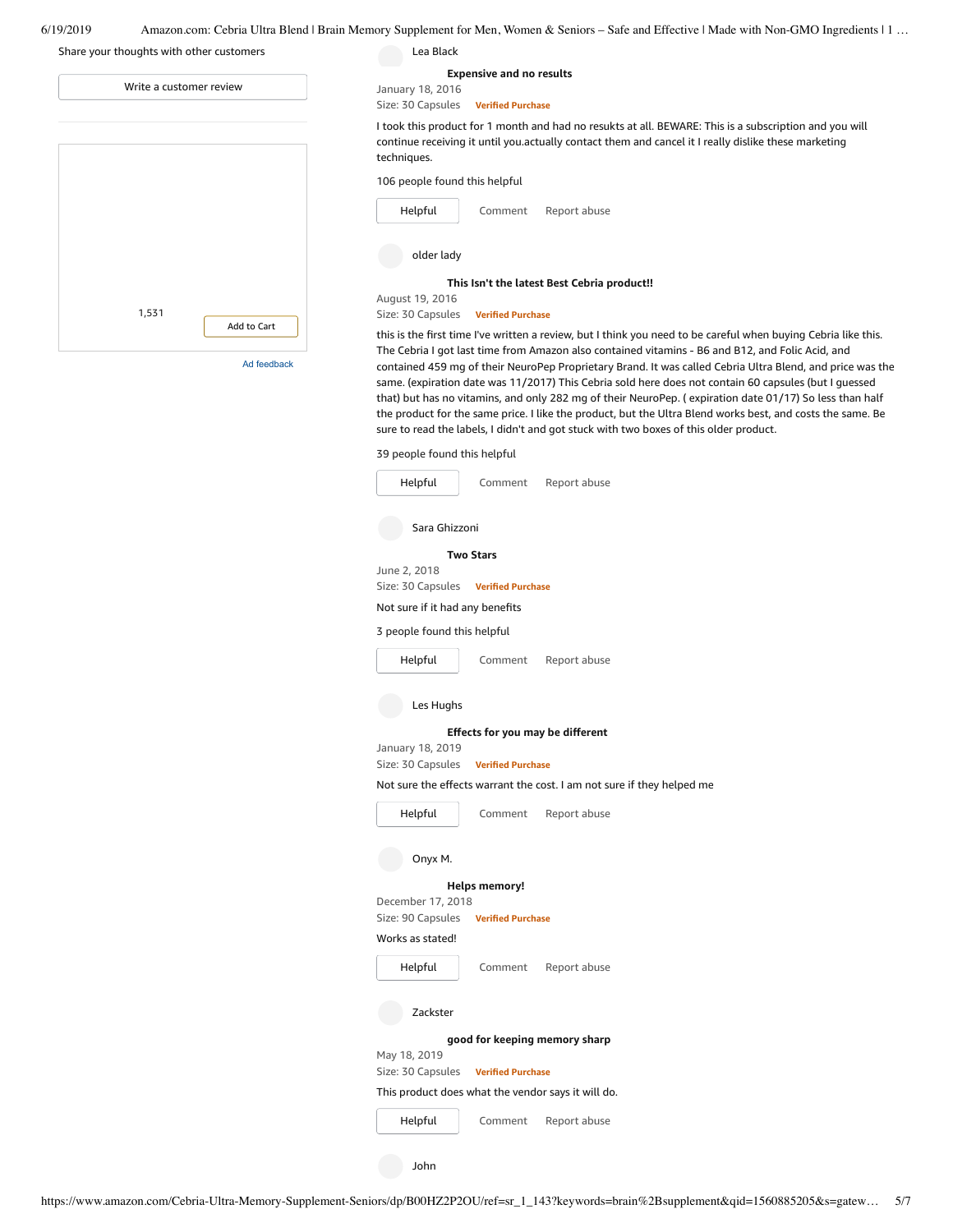**Was quite [skeptical](https://www.amazon.com/gp/customer-reviews/R2WAJE04A50XCV/ref=cm_cr_dp_d_rvw_ttl?ie=UTF8&ASIN=B00HZ2P2OU) at first. Within 25 days of ...**

August 10, 2016 Size: 30 Capsules **Verified Purchase**

Was quite skeptical at first. Within 25 days of taking the product, I found that I have quite vivid dreams and able to recall the dream quite accurately. Will update after a few months use.

### 13 people found this helpful

| Helpful                             | Comment       | Report abuse |  |  |  |
|-------------------------------------|---------------|--------------|--|--|--|
| Ryan fee                            |               |              |  |  |  |
|                                     | Great product |              |  |  |  |
| September 4, 2018                   |               |              |  |  |  |
| Size: 30 Capsules Verified Purchase |               |              |  |  |  |
| This is amazing.                    |               |              |  |  |  |
| Helpful                             | Comment       | Report abuse |  |  |  |
| See all 97 reviews                  |               |              |  |  |  |
| Write a customer review             |               |              |  |  |  |

### Set up an Amazon Giveaway



Amazon Giveaway allows you to run promotional giveaways in order to create buzz, reward your audience, and attract new followers and customers. Learn more about Amazon [Giveaway](https://www.amazon.com/gp/giveaway/home?ref=aga_dp_lm)

**This item:** Cebria Ultra Blend | Brain Memory Supplement for Men, Women & Seniors - Safe and Effective | Made with Non-GMO Ingredients | 1 Month Supply

Set up a [giveaway](https://www.amazon.com/giveaway/host/setup/ref=aga_h_su_dp?_encoding=UTF8&asin=B00HZ2P2OU)

## What other items do customers buy after viewing this item?

| ۰,<br>w. |
|----------|
|          |
|          |
|          |

Percepta Memory Supplement - All Natural nootropic Brain Support with Plant-Based polyphenols - 30 Day Supply - [scientifically-validated](https://www.amazon.com/Percepta-Memory-Supplement-Plant-Based-scientifically-validated/dp/B078T3ZL9L/ref=pd_cp_121_1?pd_rd_w=vv1Zp&pf_rd_p=ef4dc990-a9ca-4945-ae0b-f8d549198ed6&pf_rd_r=KTPH5MY0MDRZQPMXNP18&pd_rd_r=edc36e30-92be-11e9-906f-b3c397131e39&pd_rd_wg=Ajadk&pd_rd_i=B078T3ZL9L&psc=1&refRID=KTPH5MY0MDRZQPMXNP18) [19](https://www.amazon.com/product-reviews/B078T3ZL9L/ref=pd_cp_121_1?pd_rd_w=vv1Zp&pf_rd_p=ef4dc990-a9ca-4945-ae0b-f8d549198ed6&pf_rd_r=KTPH5MY0MDRZQPMXNP18&pd_rd_r=edc36e30-92be-11e9-906f-b3c397131e39&pd_rd_wg=Ajadk&pd_rd_i=B078T3ZL9L&refRID=KTPH5MY0MDRZQPMXNP18)

[\\$49.99](https://www.amazon.com/Percepta-Memory-Supplement-Plant-Based-scientifically-validated/dp/B078T3ZL9L/ref=pd_cp_121_1?pd_rd_w=vv1Zp&pf_rd_p=ef4dc990-a9ca-4945-ae0b-f8d549198ed6&pf_rd_r=KTPH5MY0MDRZQPMXNP18&pd_rd_r=edc36e30-92be-11e9-906f-b3c397131e39&pd_rd_wg=Ajadk&pd_rd_i=B078T3ZL9L&psc=1&refRID=KTPH5MY0MDRZQPMXNP18)

Ad feedback

Disclaimer: While we work to ensure that product information is correct, on occasion manufacturers may alter their ingredient lists. Actual product packaging and materials may contain more and/or different information than that shown on our Web site. We recommend that you do not solely rely on the information presented and that you always read labels, warnings, and directions before using or consuming a product. For additional information about a product, please contact the manufacturer. Content on this site is for reference purposes and is not intended to substitute for advice given by a physician, pharmacist, or other licensed health-care professional. You should not use this information as self-diagnosis or for treating a health problem or disease. Contact your health-care provider immediately if you suspect that you have a medical problem. Information and statements regarding dietary supplements have not been evaluated by the Food and Drug Administration and are not intended to diagnose, treat, cure, or prevent any disease or health condition. Amazon.com assumes no liability for inaccuracies or misstatements about products.

[Back to top](#page-0-0)